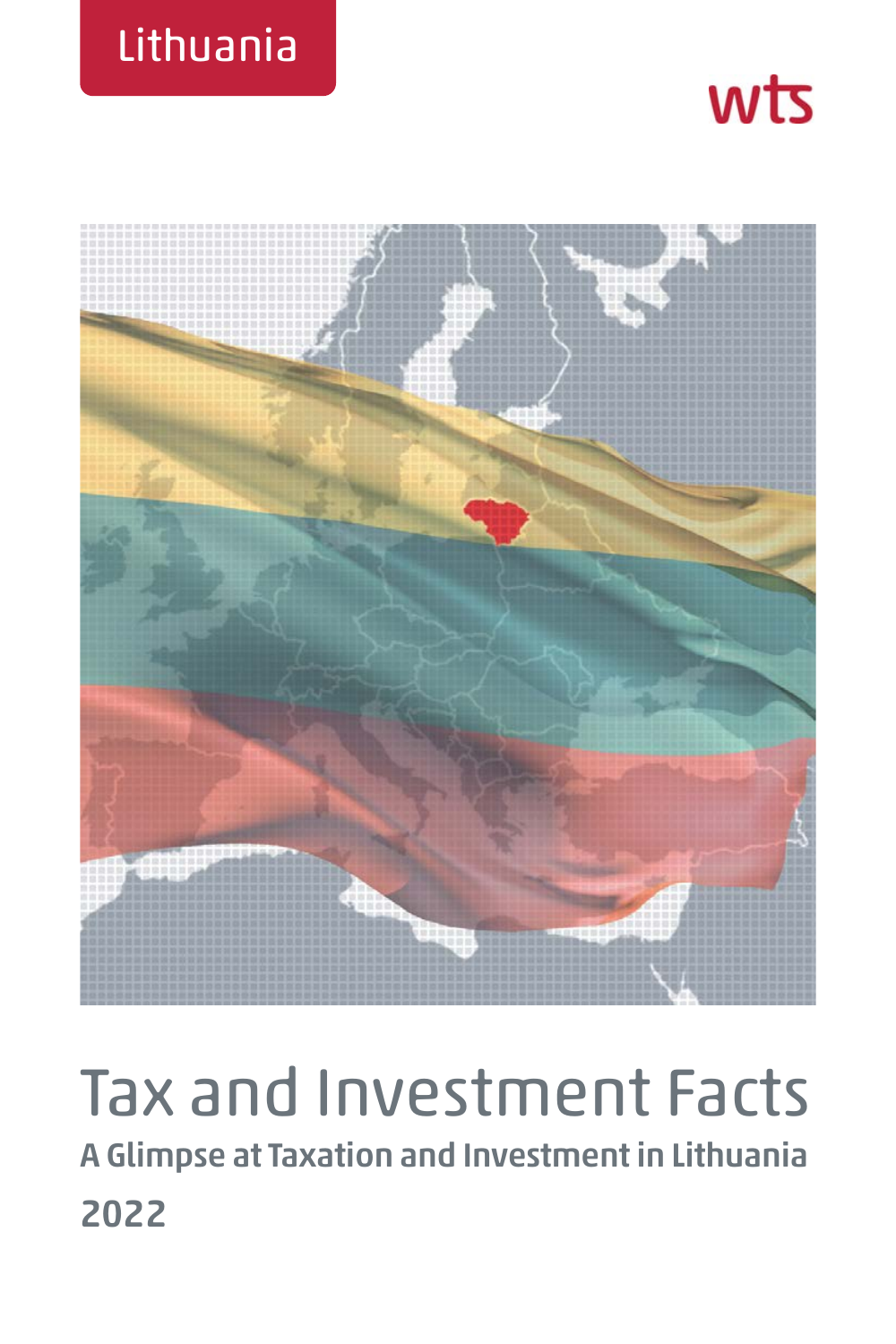# **Sorainen Lithuania**

Sorainen is a fully-integrated international business law firm with offices in Estonia, Latvia, Lithuania and Belarus. With 43 partners in our regional partnership and more than 240 lawyers and tax specialists, Sorainen has the resources to support our clients on all business law and tax issues involving the Baltic States or Belarus. Founded in 1995, the firm has more than 80,000 cases on its track record, along with over 1000 M&A transactions to date.

#### **Contact in Lithuania**

Saulė Dagilytė Partner, Tax & Customs saule.dagilyte@sorainen.com +370 52 685 040

Sorainen Lithuania is a member of WTS Global for Lithuania.



## **Table of Contents**

| 1. Ways of Doing Business / Legal Forms of Companies       | 4  |
|------------------------------------------------------------|----|
| 2. Corporate Taxation                                      | 5. |
| <b>3. Double Taxation Agreements</b>                       | 15 |
| 4. Transfer Pricing                                        | 16 |
| 5. Anti-Avoidance Measures                                 | 17 |
| 6. Taxation of Individuals / Social Security Contributions | 19 |
| <b>7. Indirect Taxes</b>                                   | 23 |
| 8. Inheritance and Gift Tax                                | 25 |
| 9. Wealth Tax                                              | 27 |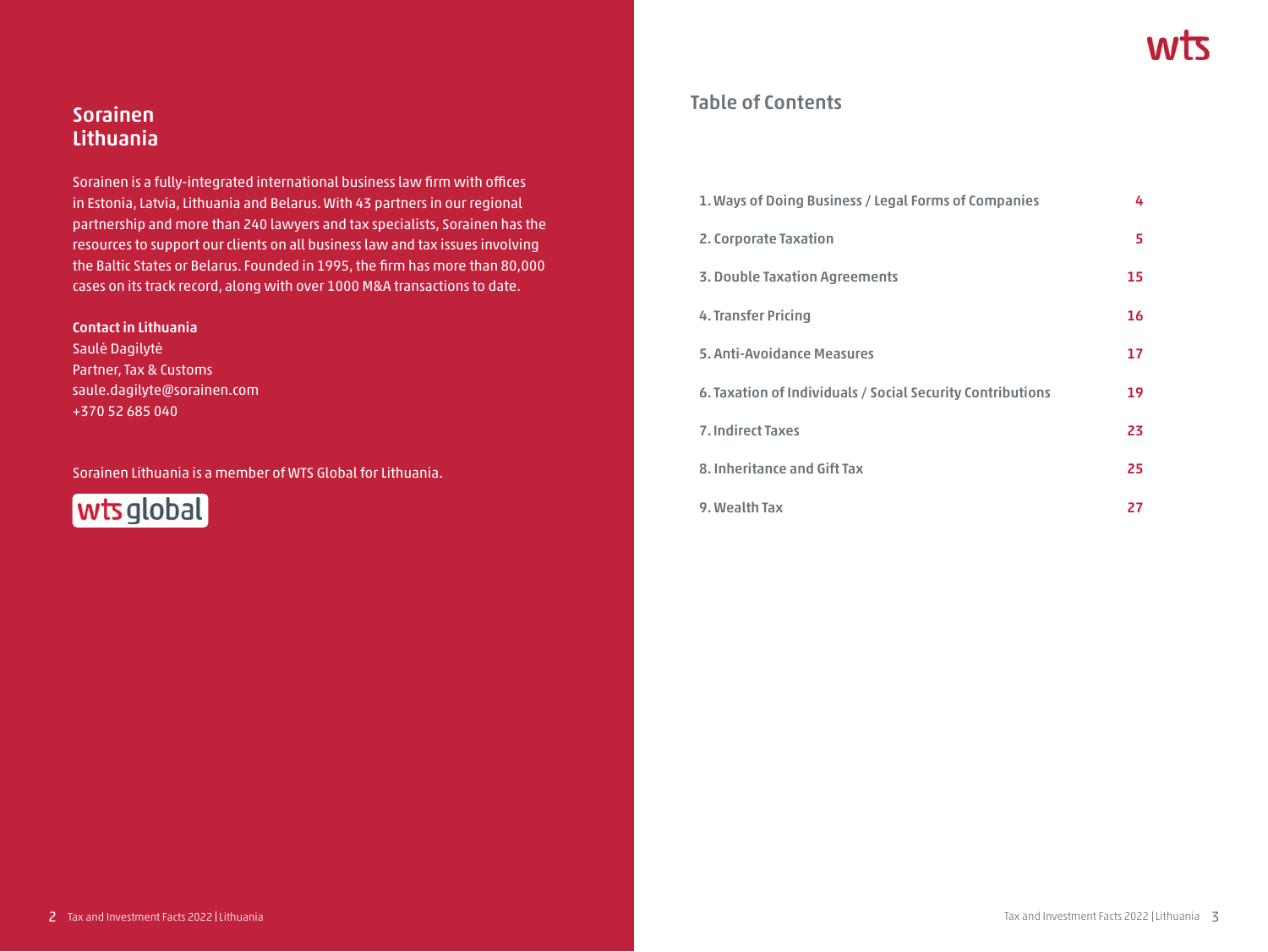# **1. Ways of Doing Business / Legal Forms of Companies**

Non-resident companies may conduct business in Lithuania through a company or a branch (filialas). Branches may engage in business activity, perform transactions and assume liabilities based on authorisation from the founding company (i.e. perform all or part of the company's commercial activities). However, it should be noted that branches do not have the status of an independent legal person. In addition, nonresident companies may conduct business in Lithuania by entering into contractual arrangements with Lithuanian counterparties (e.g. agency, long-term distribution agreements). Non-resident companies may also establish a representative office in Lithuania performing such ancillary activities as advertising and preparing market surveys, but these activities shall not amount to carrying out business in Lithuania.

The most common legal forms of companies in Lithuania are:

- **→** private limited liability company (Uždaroji akcinė bendrovė, UAB)
- **→** public limited liability company (Akcinė bendrovė, AB)
- **→** partnership
	- **»** general partnership (Tikroji ūkinė bendrija, TŪB)
	- **»** limited partnership (Komanditinė ūkinė bendrija, KŪB)
- **→** small enterprise (Mažoji bendrija, MB)
- **→** sole proprietorship (Individuali įmonė,IĮ)

In general, non-residents wishing to establish a company in Lithuania are not subject to more restrictive rules than residents. All establishment procedures may be performed by a duly authorised person. Due to tightened practice in anti-money laundering procedures, the ultimate beneficiary must be disclosed.

## **2. Corporate Taxation**

Corporate income tax (CIT) in Lithuania is imposed on a company's profit, which includes business/trading income, passive income, capital gains and positive income of controlled foreign entities.

## **2.1. Applicable Taxes / Tax Rates**

Corporate profit is taxed at a standard flat rate of 15%. A reduced rate of 5% applies to corporate profits of small companies, whose annual income does not exceed EUR 300,000 during a tax year, and where the average number of employees does not exceed 10. However, this exemption does not apply where shareholders in the small company separately or jointly own more than a 50% share in other companies. Newly-established small companies can be exempt from paying CIT for the first year.

## **2.2. Resident Companies**

A company qualifies as a resident company if it is duly established and registered under Lithuanian law. Resident companies in general are subject to CIT on their worldwide income. Exemption is applied to income earned through permanent establishments in European Economic Area (EEA) countries or countries with which Lithuania has a double taxation treaty (DTT).

## **2.2.1. Computation of Taxable Income**

Taxable income is calculated based on accounting profits as reported in the financial statements prepared in accordance with the relevant accounting standards, adjusting them for, inter alia, non-taxable income (e.g. received insurance payments, forfeits, deductible expenses (expenses that are incurred in ordinary business activities for earning income or deriving economic benefits) and limited deductible expenses (e.g. depreciation of fixed assets, business travel and representation expenses).

Lithuanian law on CIT also provides a list of non-deductible expenses (e.g. fines, penalties, late payment interest, etc.)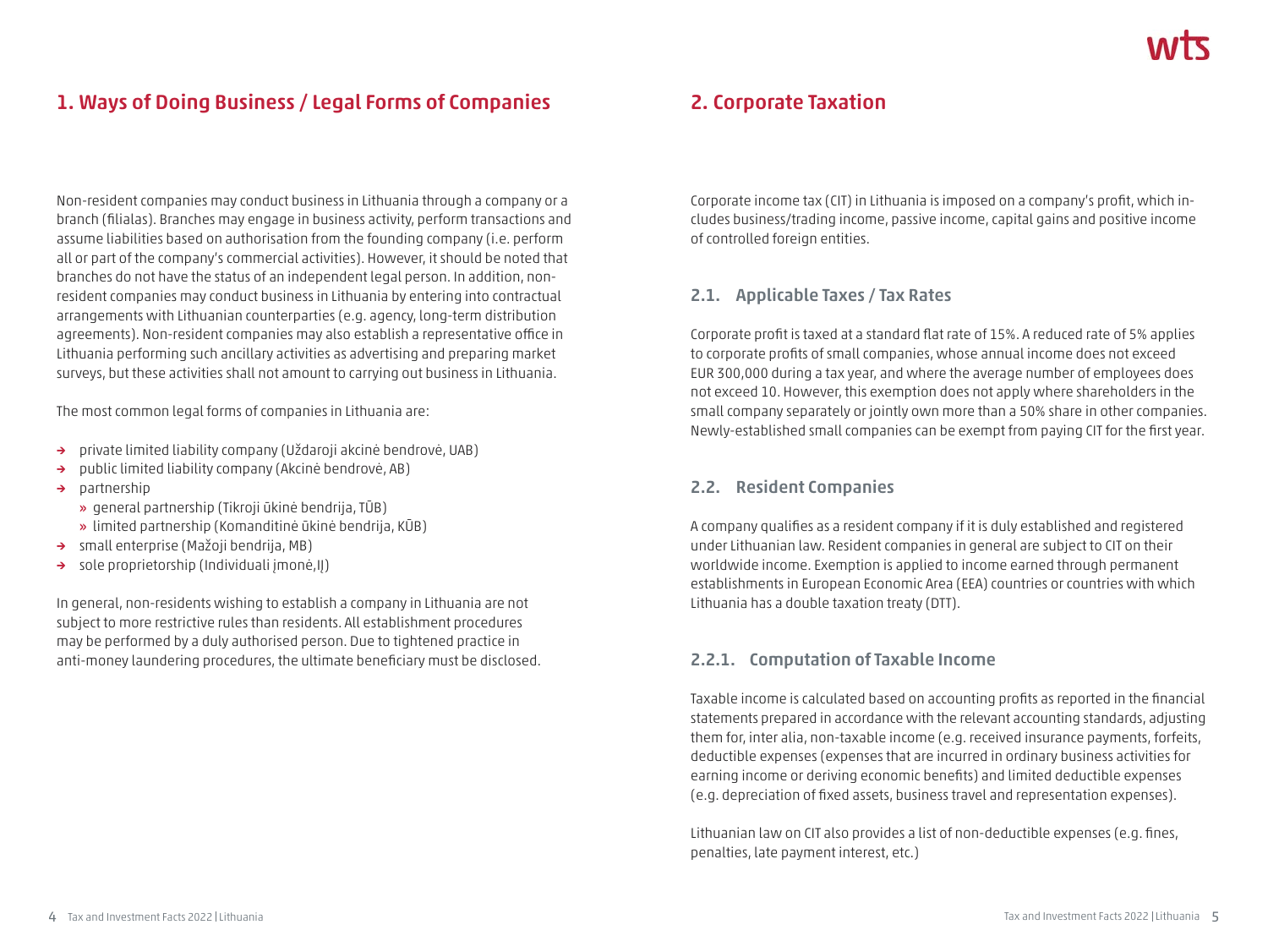## **2.2.2. Taxation of Dividends**

Dividends distributed by a resident company to another resident company or nonresident company are generally subject to withholding tax (WHT) at a rate of 15%, which is withheld by the distributing company.

However, dividends distributed by certain resident companies are exempt from WHT if the recipient company has held no less than 10% of the voting shares in the distributing company for a continuous period of at least 12 successive months, unless the recipient is registered or otherwise organised in a territory included in the Black List (tax haven). Moreover, according to the official commentary prepared by the Lithuanian tax authorities, dividends enjoy the said participation exemption even if the shares are held for a period shorter than 12 months, but the recipient intends to hold them for such or a longer period.

Moreover, where dividends distributed by resident company to another resident company are taxed with CIT at a rate of 15%, which is withheld by distributing company, the receiving company may reduce its CIT payable for that period when dividends were received by the amount of CIT withheld from the received dividends. Therefore, dividends paid between resident companies are effectively exempt from CIT.

Dividends distributed by a non-resident company to a resident company are exempt from WHT if the distributing company is registered in an EEA country (in this case, no participation or holding limits are applied). Dividends are also exempt from WHT if the recipient company has held no less than 10% of the voting shares in the distributing company for a continuous period of at least 12 successive months. The exemption also applies to dividends paid by non-EU foreign companies, exempt those registered or otherwise organised in territories included in the EU blacklist of tax havens.

However, the mentioned exemption regarding dividends paid to non-resident companies and/or dividends received from these companies is not applicable if the group structure is artificial, and the sole or main purpose thereof is obtaining tax benefits (the structure is deemed to be artificial where it is established with no valid commercial reasons that reflect economic reality).

## **2.2.3. Capital Gains and Losses (Including Capital Gains and Losses from Sales of Shares)**

Capital gains are taxed as ordinary taxable income at a standard CIT rate of 15%. CIT is levied only upon the disposal of capital assets, i.e. all fixed assets (including immovable property) as well as financial assets, such as securities, stock and share participations.

Capital gains on the sale of shares of the company registered or organised in another way in an EEA country or another country with which Lithuania has a DTT are exempt from tax if the following conditions are met:

- **→** shares have been held for at least 2 years and more than 10% of the company's shares have been held throughout that period or
- **→** shares are transferred according to the provisions of the law regulating certain forms of reorganisations and more than 10% of the shares were held for at least 3 years.

If the seller transfers shares to the issuer of those shares, the above tax exemption cannot be applied.

Capital losses as a result of a transfer of securities may be carried forward only for 5 consecutive years. These losses are accounted separately and may be offset only against profits gained from the transfer of securities.

## **2.2.4. Depreciation / Capital Allowances**

The depreciation of fixed assets is calculated separately for each asset item using the tax depreciation rates. 3 depreciation methods are applicable in Lithuania: straight-line method, accelerated method and production method (the latter 2 are applicable only to certain types of assets). As a rule, fixed assets are depreciated or amortised according to the straight-line method. However, for certain groups of fixed assets, including immovable property equipment and machinery, hardware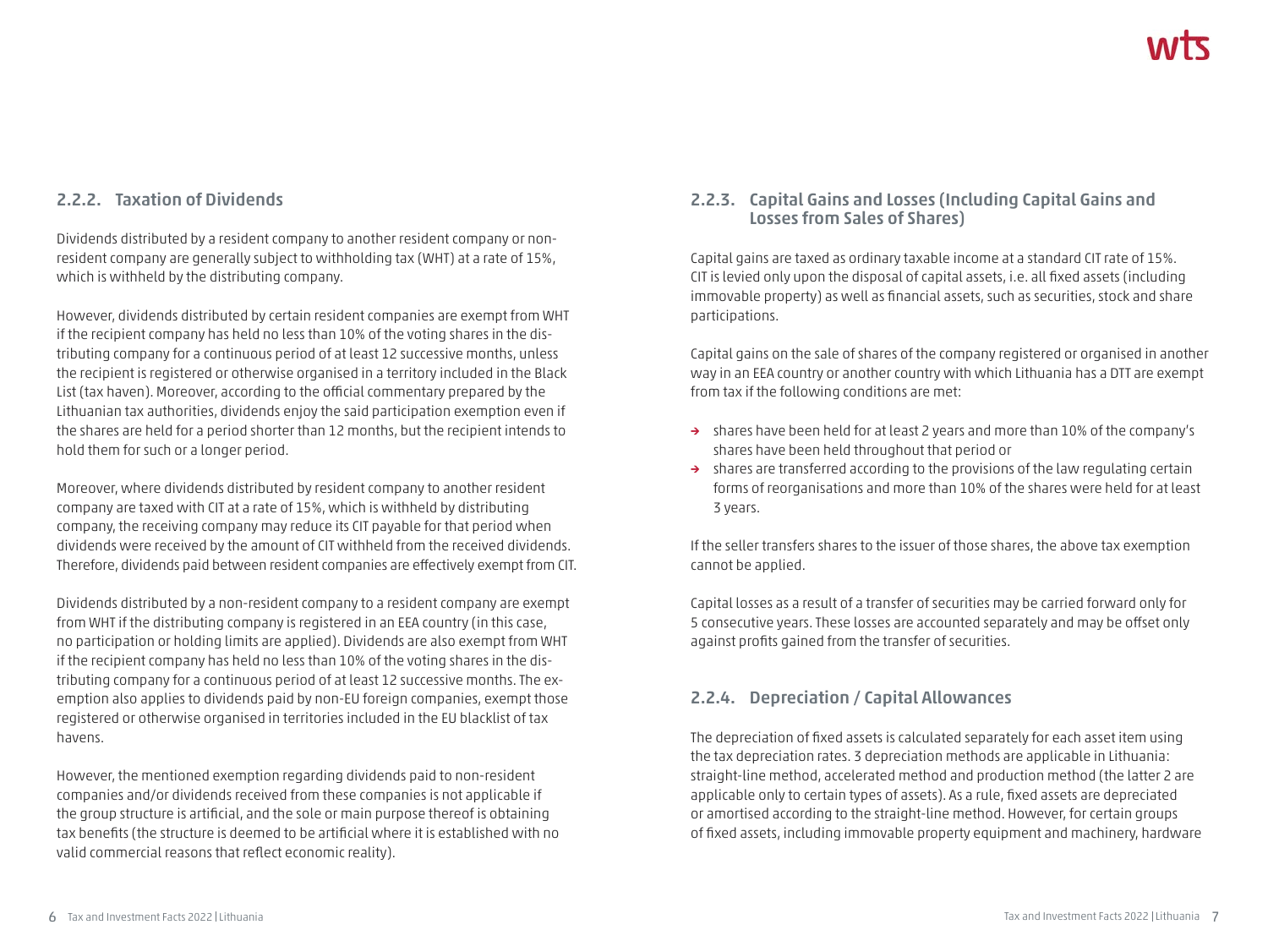and software, the double-balance method may also be used. The rates depend on the useful life of the asset and vary from 3 up to 20 years. Generally, buildings are depreciated over 8 to 20 years, machinery and plant are depreciated over 5 years, while several types of intangibles (such as obtained rights, software) are usually amortised over 3 to 4 years. No depreciation is calculated for land.

Depreciation can be accelerated where assets are used in research and development (R&D) activities.

## **2.2.5. Loss Carry Over (Including Potential Loss of Tax Loss Carry Forward in Case of Restructuring)**

There is no tax loss carry back possibility in Lithuania. Operating tax losses may be carried forward for an unlimited period of time, however, only up to 70% of the current year's taxable profits can be offset against tax losses carried forward. This restriction is not applicable to small companies that are entitled to apply a reduced CIT rate of 5%. Besides, tax losses can be transferred within a group companies provided that certain conditions are met.

Where losses are incurred as a result of transferring securities or derivative financial instruments, these can be carried forward for 5 consecutive tax years; however, such losses may only be covered from the income received from the transfer of securities and (or) derivative financial instruments. Only financial institutions involved in trading securities in financial markets fall under the general rule and may carry forward the losses from such trading for an unlimited period, subject to the mentioned limitation.

Losses cannot be deducted from income or be carried forward to the following tax year if incurred as a result of transferring the shares of an entity registered or otherwise organised in the EEA country or another country with which Lithuania has a DTT and which is a payer of CIT or an equivalent tax, where the entity that transfers the shares has held more than 10% of voting shares in that entity for an uninterrupted period of at least 2 years, or, if the shares have been transferred by reorganisation and the transferring entity has held more than 10% of the voting shares of this entity for at least 3 consecutive years. Deductibility and transfer limitations do not apply

when the transferring entity transfers the shares to the issuing entity. The time limits for holding the shares are not taken into account in cases where shares are transferred due to legal requirements.

In the event of the transfer or reorganisation of entities, tax losses incurred by the acquired entity may be carried forward by the acquiring entity provided that certain conditions are met.

## **2.2.6. Group Taxation**

There is no group taxation regime for CIT purposes in Lithuania. However, it is possible to transfer losses between several entities of the same group. An intragroup transfer of losses is possible if the following criteria are met:

- **→** The parent company of the group holds directly or indirectly at least 2/3 of the shares (interests, member shares) or other rights to distributable profits in both entities participating in the loss transfer (or losses may be transferred to the parent company).
- **→** Tax losses are transferred between the entities within a group of entities which have been part of that group for an uninterrupted period of at least 2 years or have been within the group as of establishment thereof and will remain within the group for at least 2 years.

The cross-border transfer of losses between EU entities is also possible under certain conditions.

Specific rules apply with respect to losses related to R&D activities.

## **2.2.7. Relief from Double Taxation (Tax Credit / Tax Exemption)**

In general, the tax credit method is used as a unilateral method to avoid double taxation. Accordingly, Lithuanian entities may deduct the amount of CIT or equivalent tax paid in a foreign state on income received in that state during the relevant fiscal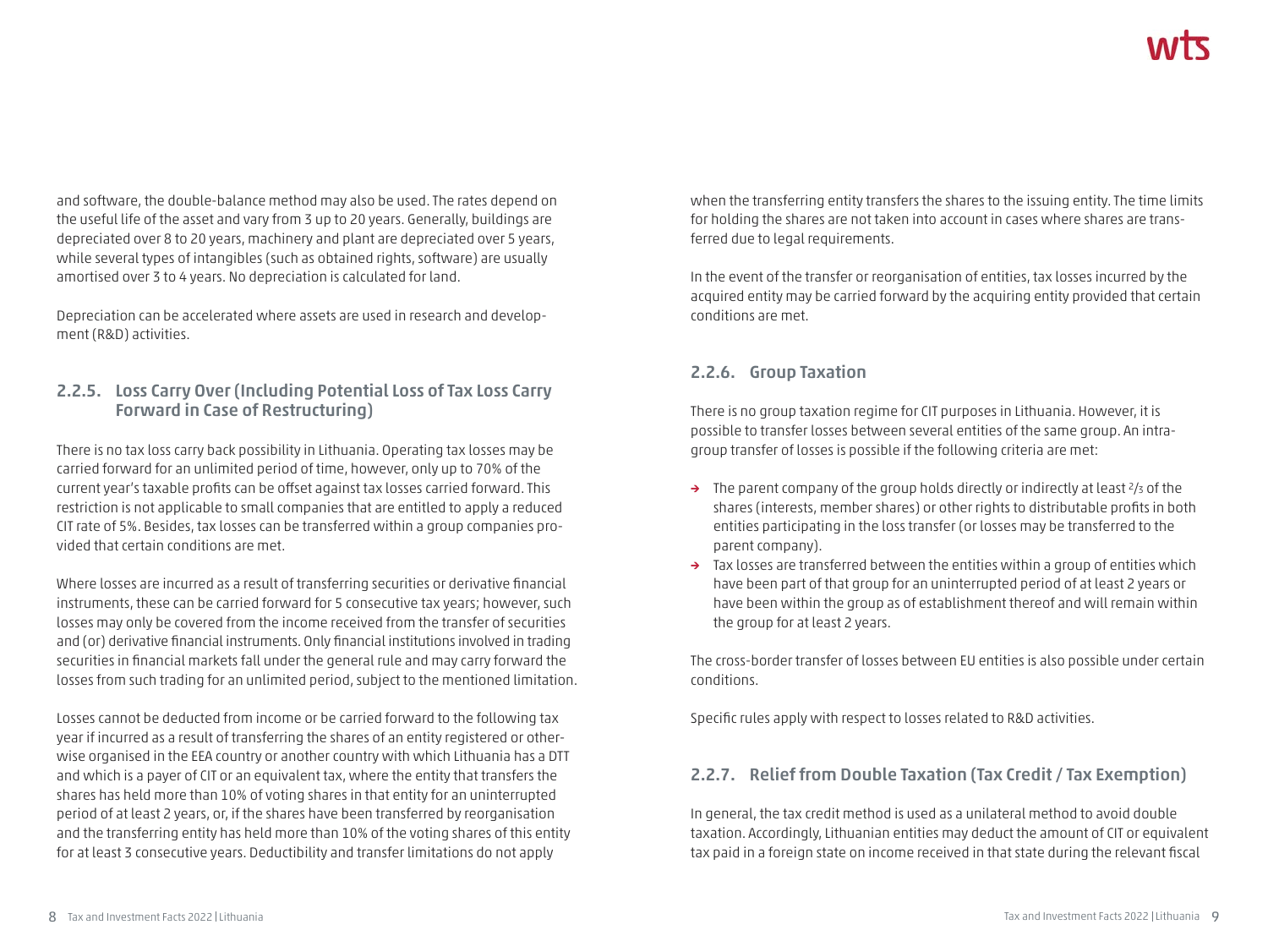year from their Lithuanian CIT due on the same income, provided that documents confirming the tax payment in the foreign country are presented to the tax administrator. However, excess credits may not be carried over. Relief is not granted if the source country is registered in a territory included on the blacklist of tax havens.

As of 2020 specific limitations apply on foreign tax credits applied with respect to the transfer of hybrid financial instruments.

#### **2.2.8. Incentives**

#### **Tax relief for free economic zone (FEZ) companies**

Companies operating in a FEZ with a capital investment of no less than EUR 1,000,000 (where any kind of economic activity, except trading, is carried out in the FEZ) or with an investment of no less than EUR 100,000 (where the income from the FEZ is received for providing services) and which meet certain other criteria may enjoy exemption from CIT for the first 10 tax periods and a reduction of CIT by 50% for the next 6 years. In Lithuania there are 7 FEZs: in Klaipėda, Kaunas, Marijampolė, Panevėžys, Šiauliai, Akmenė and Kėdainiai.

#### **Investment project relief**

Companies implementing investment projects, i.e. investing in fixed assets intended for the production of new, additional products or the provision of services or an increase in production (service provision) capacity or the introduction of a new production process (provision of services) or a substantial change in existing processes (part thereof), also the introduction of technologies protected by international invention patents, may reduce their taxable profit by up to 100% by deducting the acquisition costs actually incurred for fixed assets meeting certain criteria. The costs exceeding the 100% limit can be carried forward for 4 years.

Also, from 1 January 2021, a legal entity will not pay CIT on income generated from the implementation of a major investment project if the conditions set forth in the law are met. A major investment project is understood as an investment project related to data processing, web server services (hosting) and related activities, as well as manufacturing activities, for the implementation of which a major project investment agreement has been concluded under legal acts and is valid, as provided in the Law on Investments of the Republic of Lithuania. The relief shall apply for a maximum of 20 years from the entry into force date of the investment contract for the major project, and on condition that such exemption can be applied in accordance with state aid rules.

#### **Research and development deduction**

Expenses, except for depreciation (amortisation) charges on fixed assets incurred for R&D may be deducted 3 times during the tax period in which they are incurred. Companies engaged in R&D activities may also enjoy accelerated long-term asset deduction. Moreover, as of 1 January 2018 a reduced 5% CIT rate applies to profit derived from the use, sale or other transfer of assets created while executing R&D.

#### **Tax relief for investment in film production**

Resident entities and permanent establishments situated in Lithuania and donating to the film industry during the period from 1 January 2019 to 31 December 2023 may deduct up to 75% of donations from their taxable income provided that the films meet the defined cultural content and production criteria. The total sum of donations by all resident entities or foreign entities through their permanent establishments situated in Lithuania must not exceed 30% of all expenses of producing a film or a part thereof, and at least 80% or EUR 43,000 of the film production expenses must be incurred in Lithuania.

Moreover up to 75% of the payable CIT for the tax period may be reduced by the donated amount. The donated amount exceeding the 75% limit can be carried forward for 2 years.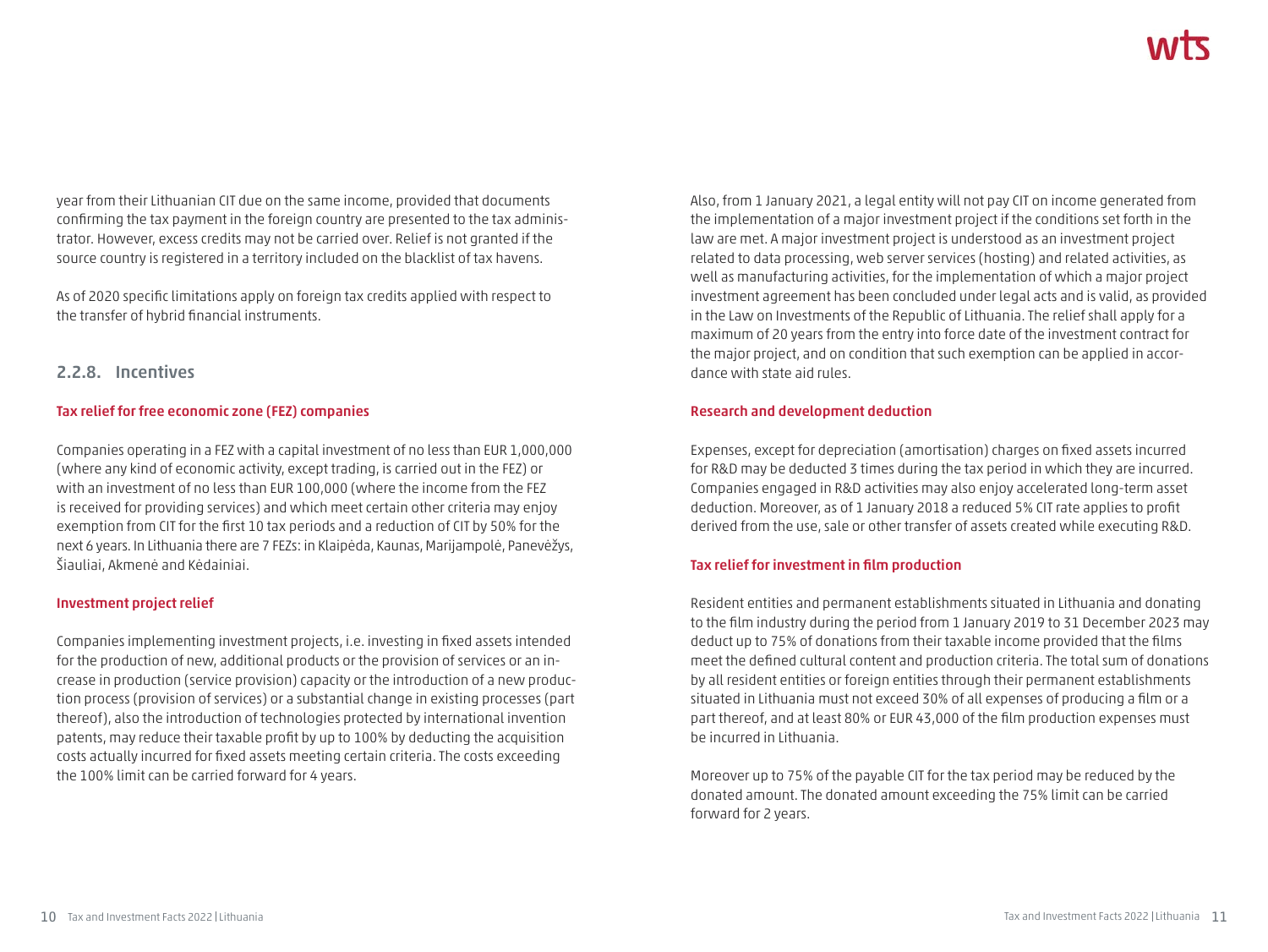## **2.3. Non-Resident Companies**

A non-resident company is a legal entity or other organisation established under foreign law. Non-resident companies are subject to a limited tax liability, i.e. they are taxable only on their income earned in Lithuania, including income earned through Lithuanian-based permanent establishments.

## **2.3.1. Concept of Permanent Establishment / Doing Business**

A foreign enterprise is considered to have a permanent establishment in Lithuania if:

- **→** it is permanently engaged in commercial activity in Lithuania or
- **→** it is engaged in commercial activity through a dependent agent or
- **→** it uses a construction site, building, construction, equipment, etc. or
- **→** it uses equipment or construction, including wells or ships, for the exploration and extraction of natural resources.

Permanent establishments are usually subject to the same tax requirements as other enterprises, with certain exceptions (deduction of head office administrative expenses, etc.).

## **2.3.2. Withholding Taxes**

Lithuania imposes the following WHT on income earned in Lithuania and received by a non-resident entity other than through its permanent establishment:

- **→** 15% on dividends, unless the rate is reduced under a DTT, unless participation exemption (please see Para. 2.2.2) or EU Parent–Subsidiary Directive applies
- **→** 10% on royalties, unless the rate is reduced under a DTT or taxation could be eliminated in accordance with the EU Interest and Royalties Directive
- **→** 10% on interests, unless interest is paid from resident companies to non-resident companies established in EEA counties or in countries with which Lithuania has a DTT
- **→** 15% on proceeds from the sale or lease of immovable property located in Lithuania
- **→** 15% on annual payments to the members of the boards or supervisory board
- **→** 15% on income derived from sports activities or performers' activities
- **→** 10% on indemnities received by the infringement of copy rights or neighbouring rights

## **2.3.3. Capital Gains**

Business profits of non-resident entities are taxable only in their home countries, unless non-resident entities carry out business in Lithuania through a permanent establishment situated in Lithuania or receive income subject to WHT in Lithuania. Generally, a non-resident company is subject to CIT at a rate of 15% for income and capital gains that are attributable to a permanent establishment.

## **2.4. Tax Compliance**

CIT returns must be submitted by the 15<sup>th</sup> day of the 6<sup>th</sup> month of the following tax period (i.e. 15 June for companies using the calendar year). Only companies which obtain permission from the tax authorities may apply a taxable period that differs from the calendar year. In such cases, the CIT return has to be filled out and the CIT due has to be paid by the  $15<sup>th</sup>$  day of the 6<sup>th</sup> month of the subsequent taxable period.

If a company ceases its business activities, the return must be submitted and the tax has to be paid within 30 days of the termination of the activities.

If a company's income for the previous tax period exceeded EUR 300,000, the company is also required to file an advance CIT return and make advance payments. The deadlines for submitting advance CIT returns are as follows: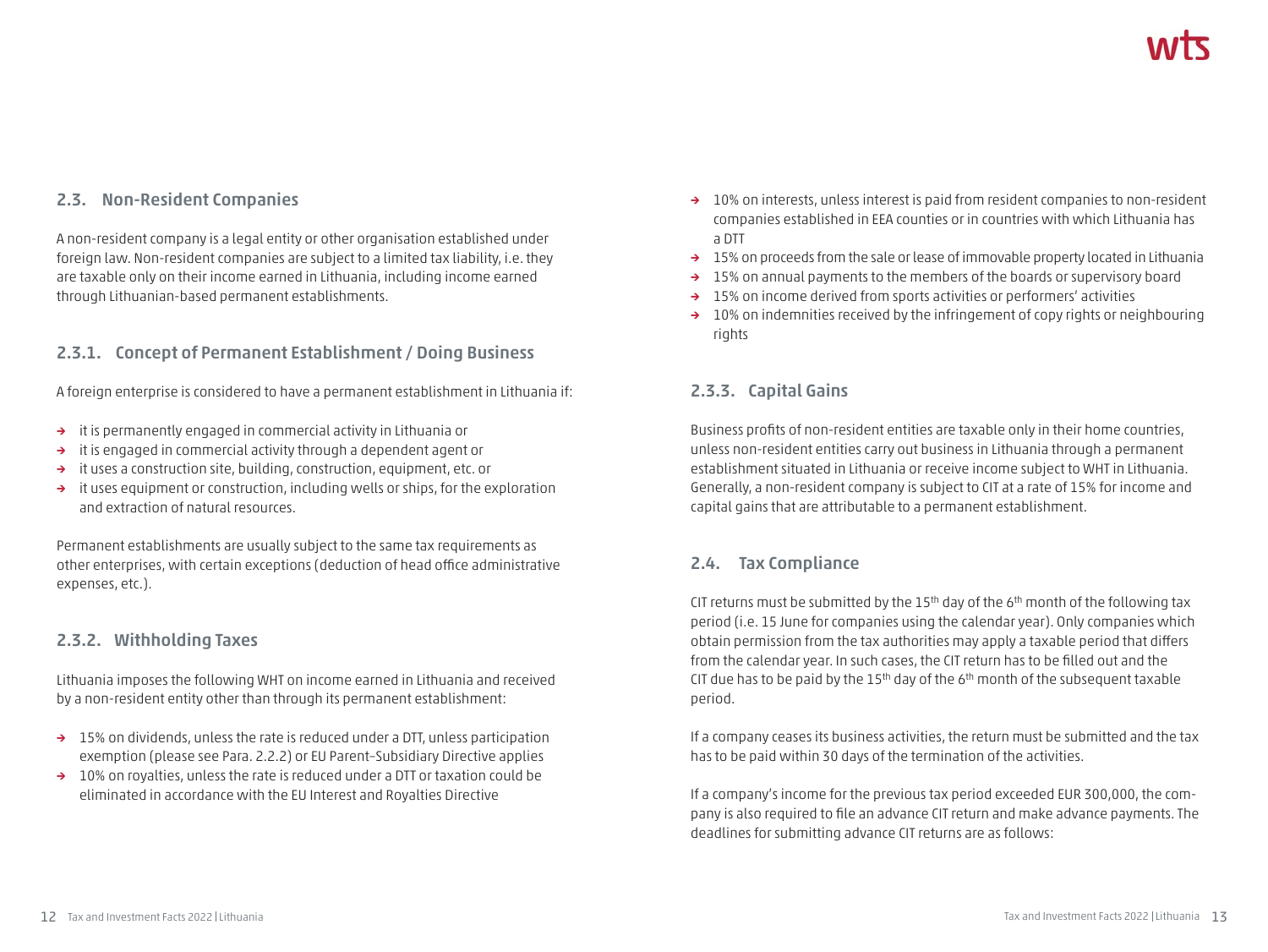# **3. Double Taxation Agreements**

- **→** If the advance CIT is based on the results of activity for the previous year, the advance CIT return for the first half-year has to be submitted by the 15<sup>th</sup> day of the third month of the foregoing tax period, and the advance CIT return for the second half-year has to be submitted by the 15<sup>th</sup> day of the ninth month of the foregoing tax period.
- **→** If the advance CIT is based on the estimated amount of CIT for the tax period, the advance CIT return has to be submitted by the15th day of the third month of the foregoing tax period.

Advance CIT has to be paid by the 15<sup>th</sup> of the last month of each quarter of the tax period at the latest.

#### **2.5. Local Taxes**

Generally there are no local taxes in Lithuania (except charges that are applied by municipalities for use of specific infrastructure, etc.). Proceeds from the real estate tax are credited to the budget of the municipality in whose territory the given real estate object is located (except expensive real estate of individuals which is credited to the state budget and is generally levied under specific rules). Each municipality determines the tax rate to be applied on objects located in their territory. The Law on Real Estate Tax set the range of the tax rate, which is currently 0.5% to 3% of the tax value of the real estate. Municipalities are entitled to set exemptions from the tax at the expense of their revenue from the real estate tax.

Similarly to real estate tax, proceeds from the land tax are also credited to the budget of a municipality in whose territory a given land plot is located. Each municipality determines the rate of the tax to be applied on land located in the territory thereof. The Law on Land Tax set the range of the tax, which is currently 0.01% to 4% of the tax value of the land. Municipalities are entitled to set exemptions from the tax at the expense of their revenue from the land tax.

Lithuania has effective DTTs with 57 countries, which include all the EU Member States and other major trading partner countries. The majority of treaties follow the Economic Cooperation and Development (OECD) Model Tax Convention.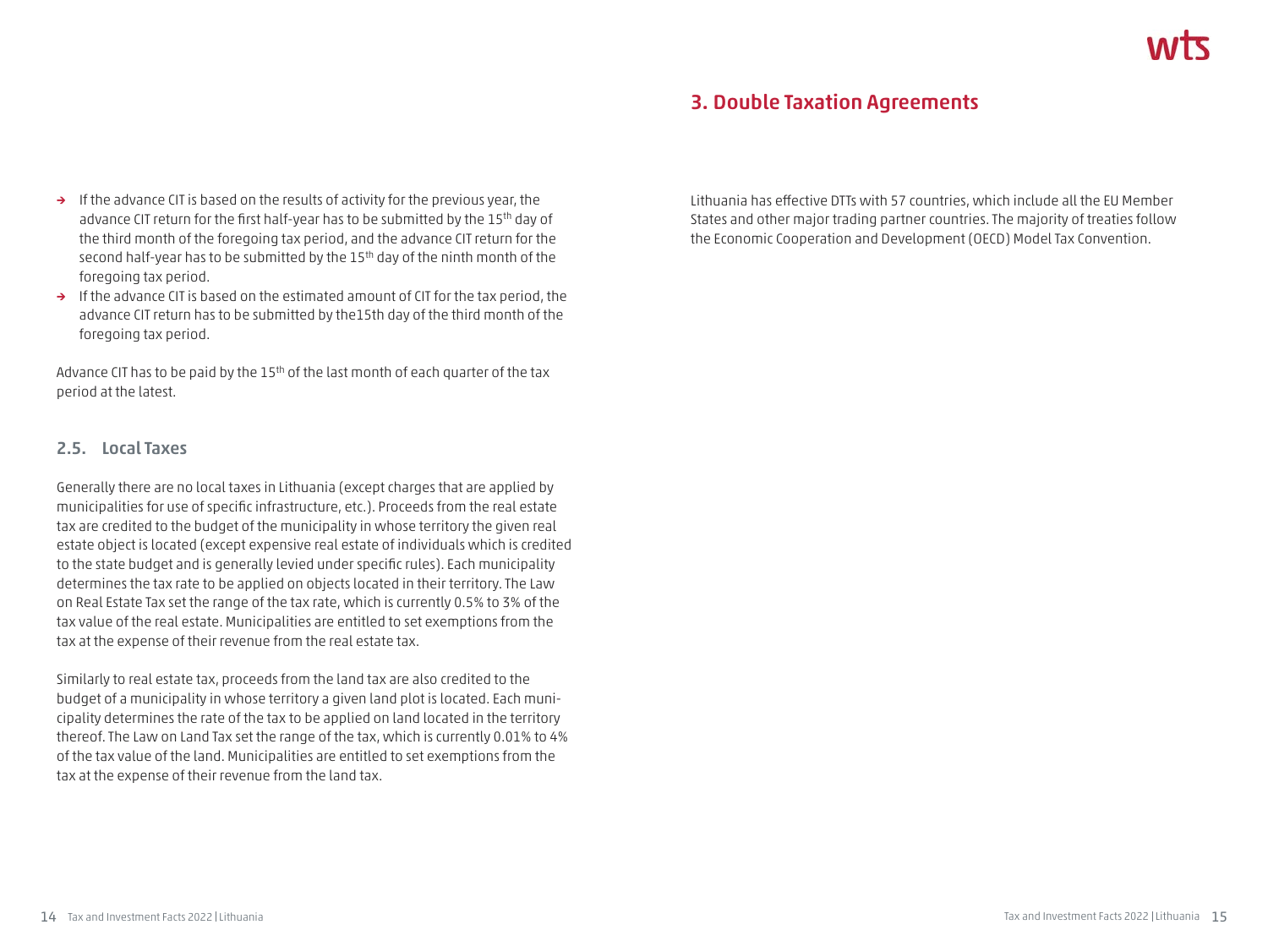# **4. Transfer Pricing**

In Lithuania, the scope of the documentation required depends on the turnover of the taxpayer:

- **→** The master file has to be prepared if the annual turnover of a taxpayer for the previous financial year exceeds EUR 15,000,000 and the taxpayer is part of an international group.
- **→** The local file has to be prepared if the annual turnover of a taxpayer for the previous financial year exceeds EUR 3,000,000.

The requirement to have a local file also applies to financial companies, credit institutions and insurance companies, irrespective of the level of income.

In 2020, the transfer pricing rules were also supplemented with a provision allowing the master file and/or local file not to be prepared when controlled transactions are carried out between Lithuanian companies. Also, as of 2020 a mark-up of 5% on costs may be applied to low value-added services (with certain exceptions).

The exemption from the preparation of transfer pricing documentation applies where the value of the controlled transaction (or multiple similar transactions concluded with the same associated party) during the financial year does not exceed EUR 90,000.

The master and local file documentation has to be prepared by the  $15<sup>th</sup>$  day of the  $6<sup>th</sup>$ month after the financial year-end. Updates of transfer pricing documentation are required every 3 years if the conditions and circumstances of the underlying transactions remain unchanged. The data of controlled transactions must be updated annually.

Failure to file TP documentation incurs a warning or a fine of EUR 1,820 to 6,000.

# **5. Anti-Avoidance Measures**

## **5.1. General Anti-Avoidance Rule**

The substance-over-form principle is applied in Lithuania. This principle allows the tax authorities to ignore transactions or actions of a taxpayer if they do not reflect the economic reality. The actual substance of the activities or transactions then takes the precedence over their legal form. This means that in order to determine the tax consequences of transactions or any actions of the taxpayer, tax authorities look into the economic substance, rather than the legal effects.

With effect from 1 January 2019, Lithuania transposed the general anti-abuse rule (GAAR) provided in the EU Anti-Tax Avoidance Directive into national tax law. When assessing CIT, this rule foresees that an arrangement or series of arrangements must be disregarded if the main purpose or one of the main purposes of such arrangement is obtaining a tax advantage.

## **5.2. Thin Capitalisation and Interest Limitation Rules**

Interest and currency exchange losses on controlled debt in excess of a debt/equity ratio of 4:1 are non-deductible for CIT purposes. This is applicable in respect of debt capital provided by a creditor, who:

- **→** directly or indirectly holds more than 50% of shares or rights (options) to dividends
- **→** or together with related parties, holds more than 50% of shares or rights (options) in respect of dividends and the controlling party's holding is not less than 10%.

Moreover, this rule is also applicable in respect of debts provided within group companies. However, this rule is not applicable if a taxpayer proves that the same loan could exist between unrelated parties under the same conditions. Financial institutions providing financial leasing services are not affected by this rule.

Meanwhile, the interest limitation rules apply to any financing, irrespective whether provided by related parties or third parties, unless the borrower has no associated parties (in practice, this would be the case when an enterprise is managed by a shareholder who is a natural person not holding shares in another enterprise). The limitation applies to exceeding borrowing costs which are understood as tax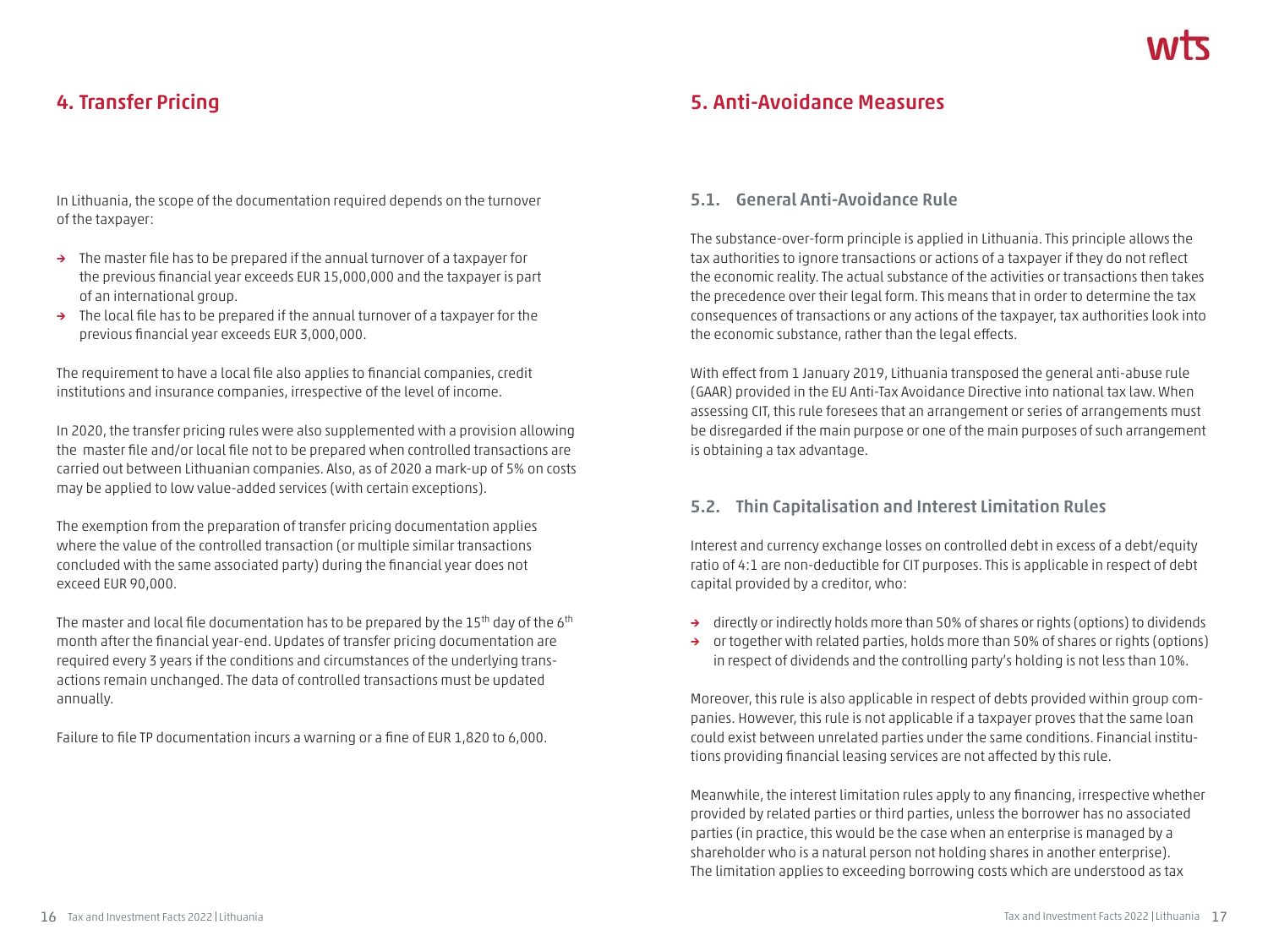# **6. Taxation of Individuals / Social Security Contributions**

deductible borrowing costs in excess of taxable interest revenues. According to this rule, the company is able to deduct exceeding borrowing costs in the tax period in which they are incurred only up to 30% of its EBITDA or, alternatively, up to EUR 3,000,000. The exceeding borrowing costs that are not deducted in a tax period may be carried forward without any time limitation. The rule has certain peculiarities of application regarding Lithuanian corporate groups, e.g. if an enterprise belongs to a group, the above thresholds apply jointly to all Lithuanian enterprisers of the group and to permanent establishments of foreign enterprisers in Lithuania.

## **5.3. Controlled Foreign Company Provisions**

The tax regime applicable to controlled foreign companies (CFCs) has been changed in line with the requirements of the EU Anti-Tax Avoidance Directive.

According to the new regime, a CFC is defined as a foreign company in which a Lithuanian entity by itself, or together with related parties, directly or indirectly holds more than 50% of shares, voting rights or rights to distributed profits or exclusive rights to acquire them. CFC rules will also apply to Lithuanian companies with a permanent establishment, if the income of the permanent establishment is not included in the Lithuanian company's tax base. The income of a CFC, or the socalled "positive income", is attributed pro rata to the income of a Lithuanian entity if:

- **→** a CFC is registered or otherwise organised in a offshore territory or zone, i.e. included on the blacklist of tax havens or
- **→** the passive income of a CFC exceeds one third of its total income and its actual CIT calculated according to the tax rules of a foreign country is less than 50% of the actual CIT that would have been calculated according to Lithuanian tax rules.

Lithuanian CFC rules are applicable to positive income (loan interest, financial lease, copyright remuneration, dividends, etc.). The active income of a foreign subsidiary is not attributed to income of the Lithuanian parent company provided that it satisfies the established requirements. The CFC regime is not applicable if a CFC has employees and assets necessary for its economic activity in the country where a CFC is registered or otherwise organised (except for listed tax havens). CFC rules also apply to individuals.

## **6.1. Residency Rules**

According to Lithuanian residency rules, a Lithuanian tax resident is:

- **→** any individual whose permanent place of residence during the tax period is in Lithuania or
- **→** any individual whose place of personal, social or economic interest during the tax period is in Lithuania rather than in a foreign country or
- **→** any individual who is present in Lithuania for a period or periods of 183 days or more in aggregate during the tax period or
- **→** any individual who is present in Lithuania for a period or periods of 280 days or more in aggregate during successive tax periods and stayed in Lithuania for a period or periods of 90 days in aggregate in any such tax periods.

## **6.2. Income Liable to Tax**

A Lithuanian resident individual is subject to personal income tax (PIT) on his worldwide income, while a non-resident is taxed with PIT in Lithuania only on income derived through a fixed base in Lithuania or attributed thereto as well as on certain Lithuanian income, the list of which is exhaustive and includes the following:

- **→** interest, except interest on non-equity securities issued by the Lithuanian Government
- **→** income from distributed profits and payments to members of the management board/supervisory board of a company
- **→** royalties
- **→** employment income
- **→** income from sporting and performing activities
- **→** income from the sale/lease of immovable property located in Lithuania and movable registered property
- **→** compensation for the infringement of copyright or accompanying rights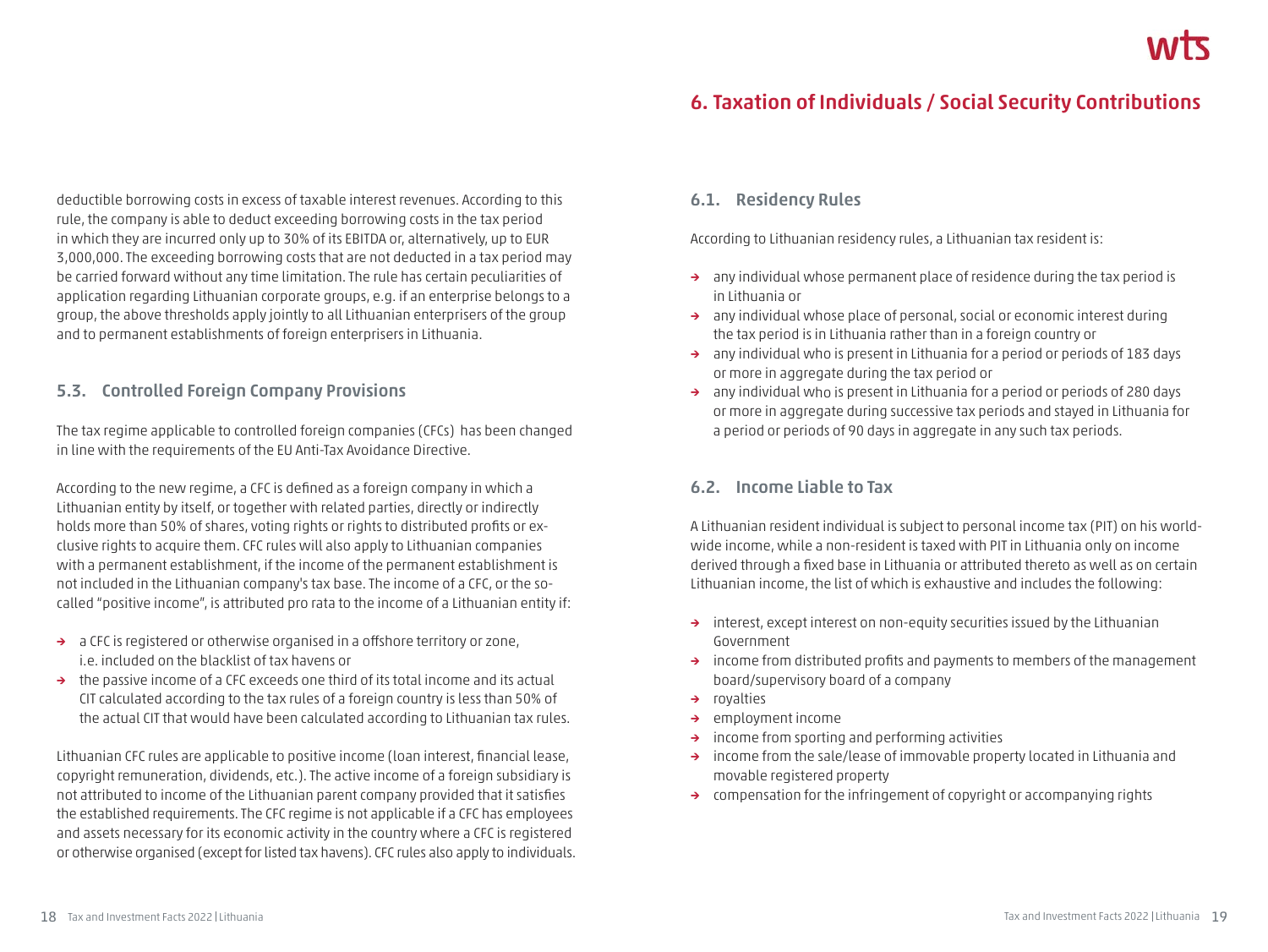## **6.3. Allowable Deductions**

Lithuanian tax residents may deduct payments for higher education or vocational training from their taxable income, provided that these expenses do not exceed 25% of the amount of taxable income received over the tax year.

Moreover, Lithuanian tax residents may deduct life insurance premiums paid for a resident's own benefit or for the benefit of a spouse, infants or adult children with disabilities (subject to specific limitations), and pension contributions paid to pension funds for a resident's own benefit or for the benefit of a spouse, infants or adult children with disabilities (subject to specific limitations), the total amount of which does not exceed 25% of the amount of taxable income received over the tax year. However, additional conditions should be met to deduct these expenses from taxable income.

The total deduction of the above-mentioned expenses shall not exceed EUR 1,500 per year.

Individuals engaged in individual business activities may choose to deduct all properly documented expenses from their annual income or may reduce the taxable income by 30% without being obliged to collect all supporting documents.

#### **6.4. Tax Rates**

From 1 January 2019 a progressive taxation system applies.

Employment and employment-related income (such as remuneration to board members), are taxed with PIT at the rate of 20% provided that annual income (i.e. employment income or other income) does not exceed 60 average state monthly salaries. The excess part of the income is taxed at the rate of 32%.

Annual income not relating to employment or substantially equivalent relations are taxed with PIT at 15% or 20% (except specific types of income listed below for which the standard 15% tax rate applies), depending on whether the threshold of 120 average state monthly salaries is reached.

A 15% individual income tax rate applies to dividends and other profit distributions.

Income from independent activities is taxed at a PIT rate of 15%, and tax credit for annual income not exceeding EUR 45,000, is granted.

## **6.5. Tax Compliance**

PIT withheld by employers has to be paid to the state budget on or before the 15th day of the respective month (if the last portion of income has been paid out on or before the 15th day of that month) or on or before the last day of the respective month (if the last portion of income has been paid on or before the last day of that month). However, monthly returns of withheld PIT have to be filed by employers on or before the 15th day of the next month. Besides, the employers is also obliges to fill annual reports on withheld PIT.

Lithuanian tax residents filing their annual PIT returns have to pay the related PIT on or before 1 May. Lithuanian tax non-residents who file tax returns on a monthly basis have to pay PIT within 25 days from the receipt of income which is reported.

## **6.6. Social Security Contributions**

Social security contributions (SSC) are payable on employment income, where an employer is generally obliged to withhold from the salary payable and pay to the budget an SSC of 12.52% (as tax payable by the employee), as well as an additional SSC sum, including payments to the Guarantee Fund, of 1.77% (as tax payable by the employer). An additional 0.72% shall be levied by the employer on top of the gross salary paid under fixed-term employment contracts. There is a ceiling for SSC. The ceiling from which no SSC are levied is the same as the threshold from which the higher PIT rate becomes applicable.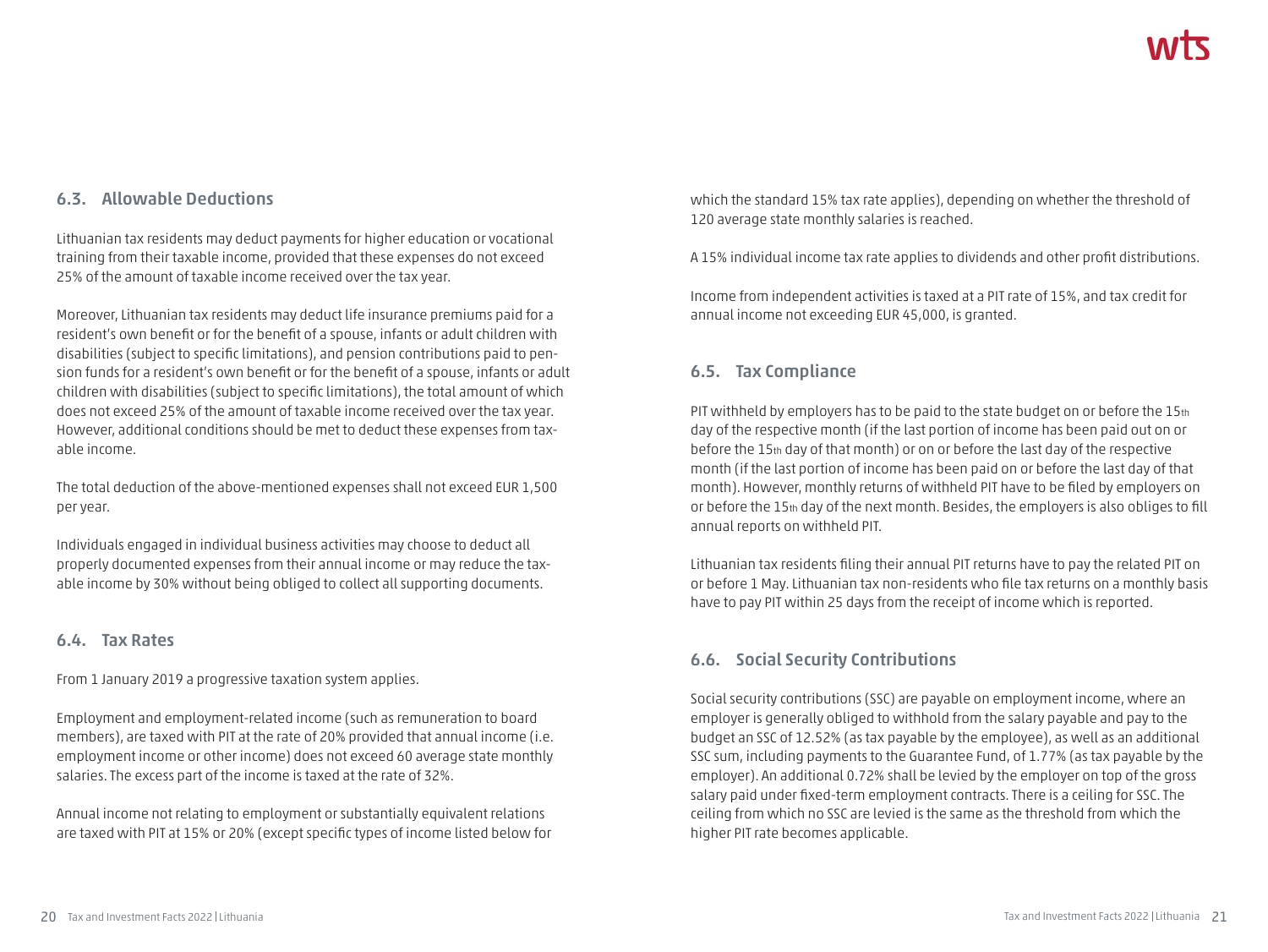# **7. Indirect Taxes**

Moreover, employers are also obliged to withhold from the salary payable and pay to the budget a compulsory health insurance contribution (HIC) of 6.98% withheld from the gross salary. There is no ceiling for the HIC.

Both SSC and HIC are withheld by the employer and paid to the budget by the 15<sup>th</sup> day of the following month.

SSC are also compulsory for self-employed individuals, sportsmen, performers, farmers, etc. Different SSC rates apply for different types of income, e.g. income from individual activities is also subject to a 12.58% SSC and 6.98% HIC. However, the tax base is 90% of the PIT base. The maximum annual income base on which the SSC and HIC are calculated is capped at 43 average salary amounts.

The SSC and HIC in this case have to be paid to the budget by the individual (save for some exceptions).

Each person may also opt to accrue an additional 2.7% or 3% for their pension. In such case a higher SSC rate would apply.

Lithuania levies the following indirect taxes: VAT and excise duty.

## **7.1. Value Added Tax / Goods and Services Tax**

The standard rate in Lithuania is 21%. A reduced 9% VAT rate is applied for:

- **→** books and non-periodical publications
- **→** public transportation services performed on regular routes determined by the Ministry of Communications or municipalities
- **→** supply of heating to residential premises
- **→** hotel or similar accommodation services
- **→** firewood and wood products for heating supplied to household energy consumers
- **→** catering services and take-away food provided by restaurants, cafés and similar catering establishments, excluding alcoholic beverages and services or parts of services related to alcoholic beverages (until 31 December 2022)
- **→** entrance to all types of arts and cultural institutions, artistic and cultural events, sports events, sports clubs (until 31 December 2022 and only when the exemption from VAT on cultural and sports activities is not applicable)
- **→** performances by performers (music, dance, etc.) (until 31 December 2022)

The reduced rate of 5% applies to:

- **→** technical aid devices and their repair services for the disabled people
- **→** pharmaceuticals and medical aid devices, when their acquisition cost is wholly or partly compensated following the provisions of the Act on Health Insurance and non-reimbursable prescription pharmaceuticals
- **→** periodical publications meeting certain criteria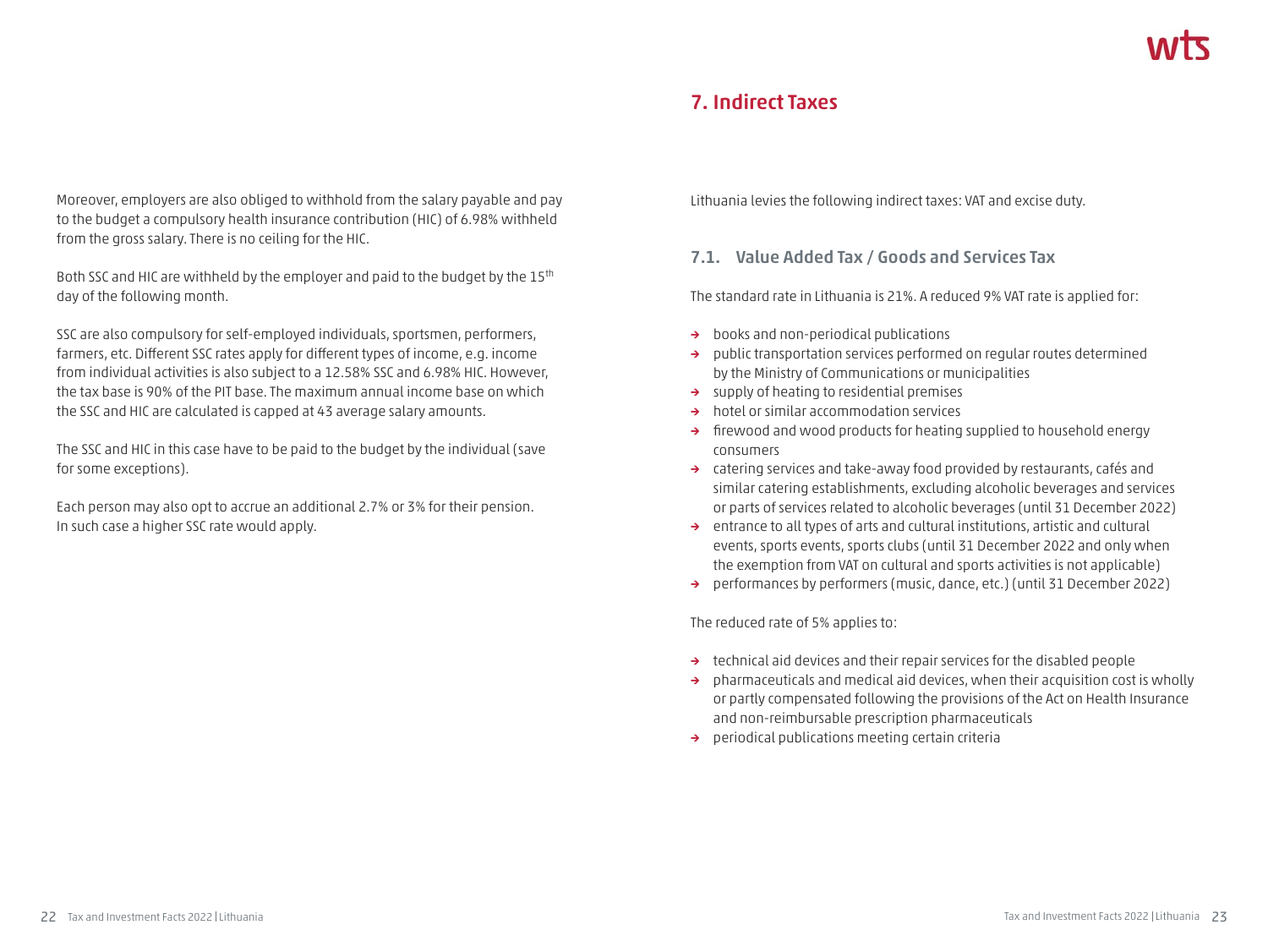# **8. Inheritance and Gift Tax**

A 0% VAT rate applies:

- **→** for vaccines against COVID-19 (coronavirus infection) (until 31 December 2022)
- **→** for in vitro diagnostic medical devices for the diagnosis of COVID-19 (until 31 December 2022)
- **→** for supplies of goods and services and acquisitions of goods under the specific provisions of the Law on VAT

VAT exemptions apply to health care, social (e.g. nursing) services rendered by authorised persons, cultural and sport services rendered by non-profit seeking institutions, education services, postal services, insurance and reinsurance services, except the insurance of exported goods (for which 0% VAT rate applies), financial services, gambling and lotteries, sale and lease of immovable property (subject to certain limitations), etc.

Resident taxable persons must register as VAT payers if their turnover from economic activities in the territory of Lithuania over a period of 12 months exceeds EUR 45,000. There is no threshold for voluntary registration. Non-resident taxable persons are obliged to register for VAT purposes from the beginning of their economic activities taxable with VAT, i.e. without taking account of the applicable threshold. Foreign taxable persons must register either through a local affiliate or a fiscal agent (if established outside of the EU).

## **7.2. Transfer Taxes**

There is no real estate transfer tax in Lithuania. However, one should take into account a stamp duty related to the registration of the ownership of the real estate and costs of the notarisation of the real estate transfer.

Inheritance tax is generally levied on the inheritance of movable and immovable property, securities and money by individuals, and is paid to the municipal budgets. Taxable persons are individuals who have inherited movable or immovable property, securities or money. Resident individuals are subject to inheritance tax on a worldwide basis, whereas non-residents are taxable on certain types of Lithuanian-based property only, i.e. only on movable property subject to legal registration in Lithuania and on immovable property located in Lithuania. Residence is determined according to the same rules that apply for PIT purposes.

There is no separate gift tax, but gifts are generally included in a resident recipient's taxable income subject to PIT. However, income received as a gift from a spouse, child (including adopted child), parent (including adoptive parent), brother, sister, grandparent or grandchild is exempt from PIT. Gifts received from any other individual are exempt if their aggregate value does not exceed EUR 2,500 during the tax year. Gifts received by non-residents from Lithuanian entities or individuals are not taxable in Lithuania.

## **8.1. Taxable Base**

The taxable base of resident beneficiaries includes all kinds of inherited property, irrespective of whether they are in Lithuania or abroad.

Exemptions include the following:

- **→** property inherited from a spouse
- **→** property inherited by children (adopted children), parents (foster parents), by persons under guardianship, guardians, grandparents, grandchildren, brothers and sisters
- **→** property with a taxable value not exceeding EUR 3,000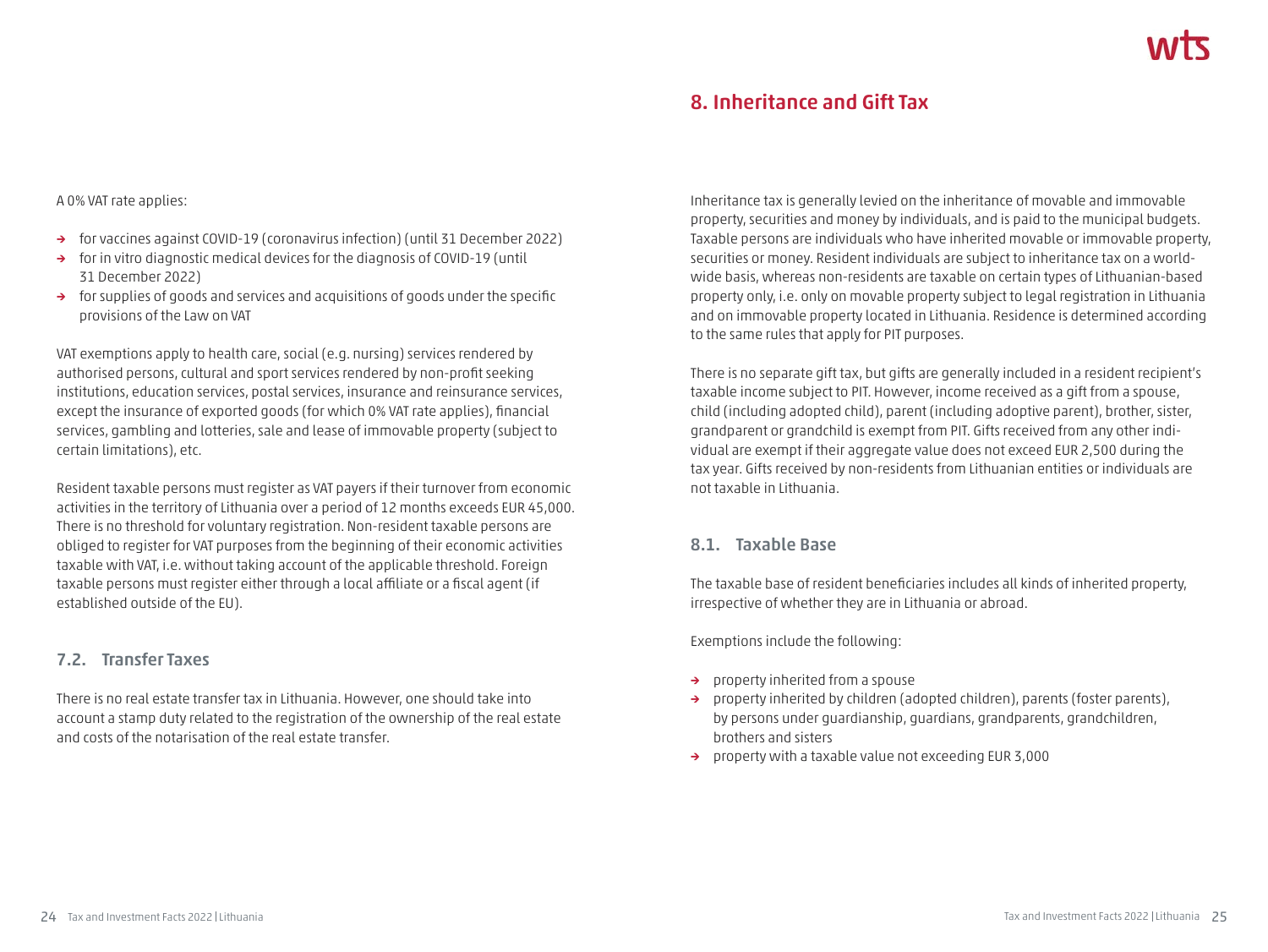# **9. Wealth Tax**

The tax rate is 5% for inherited property up to EUR 150,000. If the value exceeds EUR 150,000, the whole amount is subject to a 10% rate. However, the taxable base is 70% of the inherited asset value.

The tax must be paid prior to the issuance of the inheritance certificate. Municipalities are entitled to defer the tax payment up to one year. They may also reduce the tax or grant a full exemption. Residents who have inherited property abroad during a calendar year must declare and pay the tax by 1 March of the following year.

## **8.2. Valuation**

The taxable value is determined according to the fair market price and rules established by the government.

There is no wealth tax in Lithuania.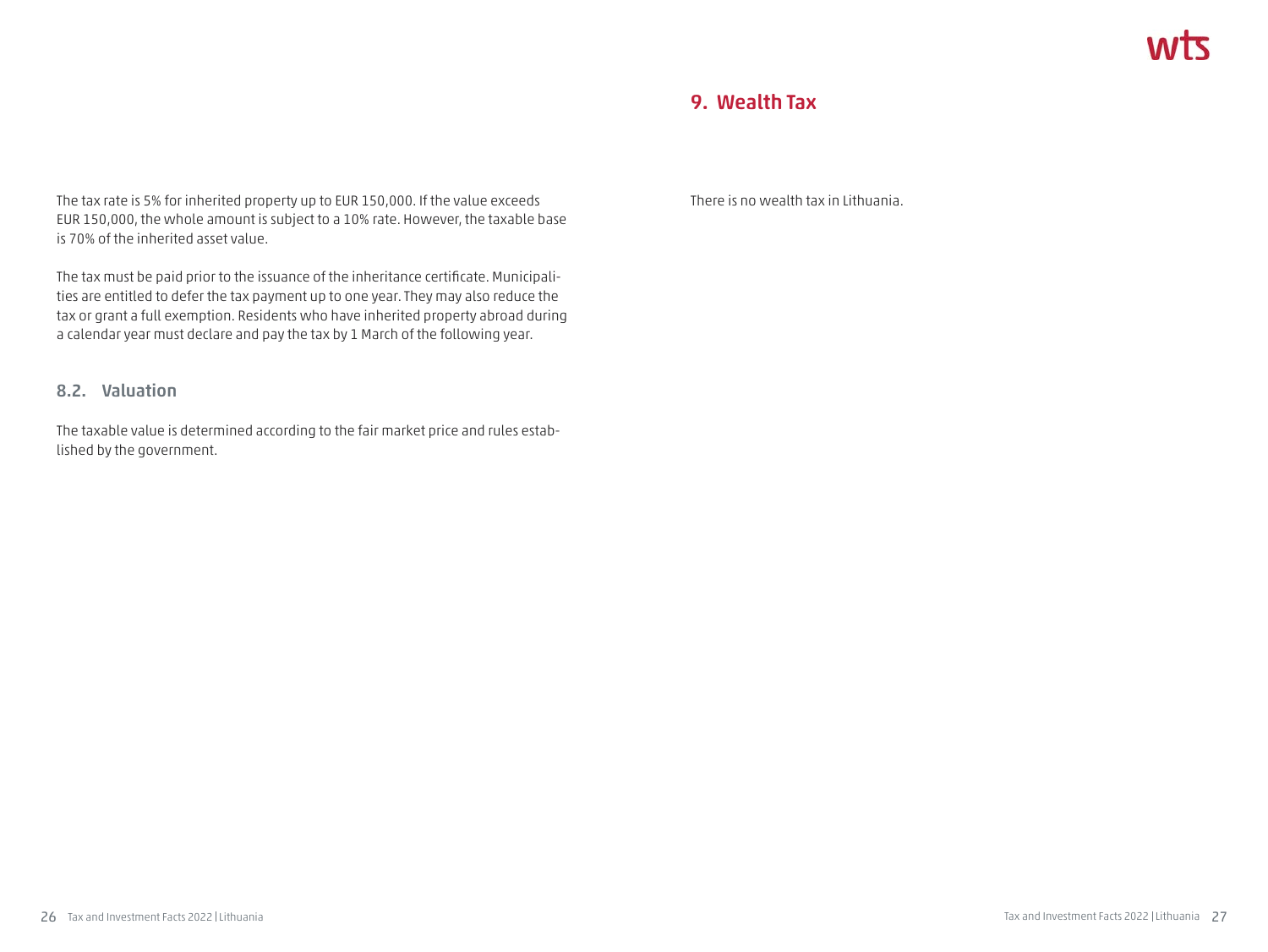#### **Disclaimer**

WTS Global P.O. Box 19201 3001 BE Rotterdam The Netherlands info@wts.de wts.com

Contact Central Eastern Europe Tamás Gyányi tamas.gyanyi@wtsklient.hu +36 1 887 3700

This issue of Tax and Investment Facts is published by WTS Global. The information is intended to provide general guidance with respect to the subject matter. This general guidance should not be relied on as a basis for undertaking any transaction or business decision, but rather the advice of a qualified tax consultant should be obtained based on a taxpayer's individual circumstances. Although our publication is carefully reviewed, we accept no responsibility in the event of any inaccuracy or omission. For further information consult your contact within WTS Global or one of the listed contacts.

# **WTS Global – Locally rooted – Globally connected**

#### **About**

With representation in over 100 countries, WTS Global has already grown to a leadership position as a global tax practice offering the full range of tax services and aspires to become the preeminent non-audit tax practice worldwide. WTS Global deliberately refrains from conducting annual audits in order to avoid any conflicts of interest and to be the long-term trusted adviser for its international clients. Clients of WTS Global include multinational companies, international mid-size companies as well as private clients and family offices.

The member firms of WTS Global are carefully selected through stringent quality reviews. They are strong local players in their home market who are united by the ambition of building a truly global practice that develops the tax leaders of the future and anticipates the new digital tax world.

WTS Global effectively combines senior tax expertise from different cultures and backgrounds and offers world-class skills in advisory, in-house, regulatory and digital, coupled with the ability to think like experienced business people in a constantly changing world.

For more information please see: wts.com